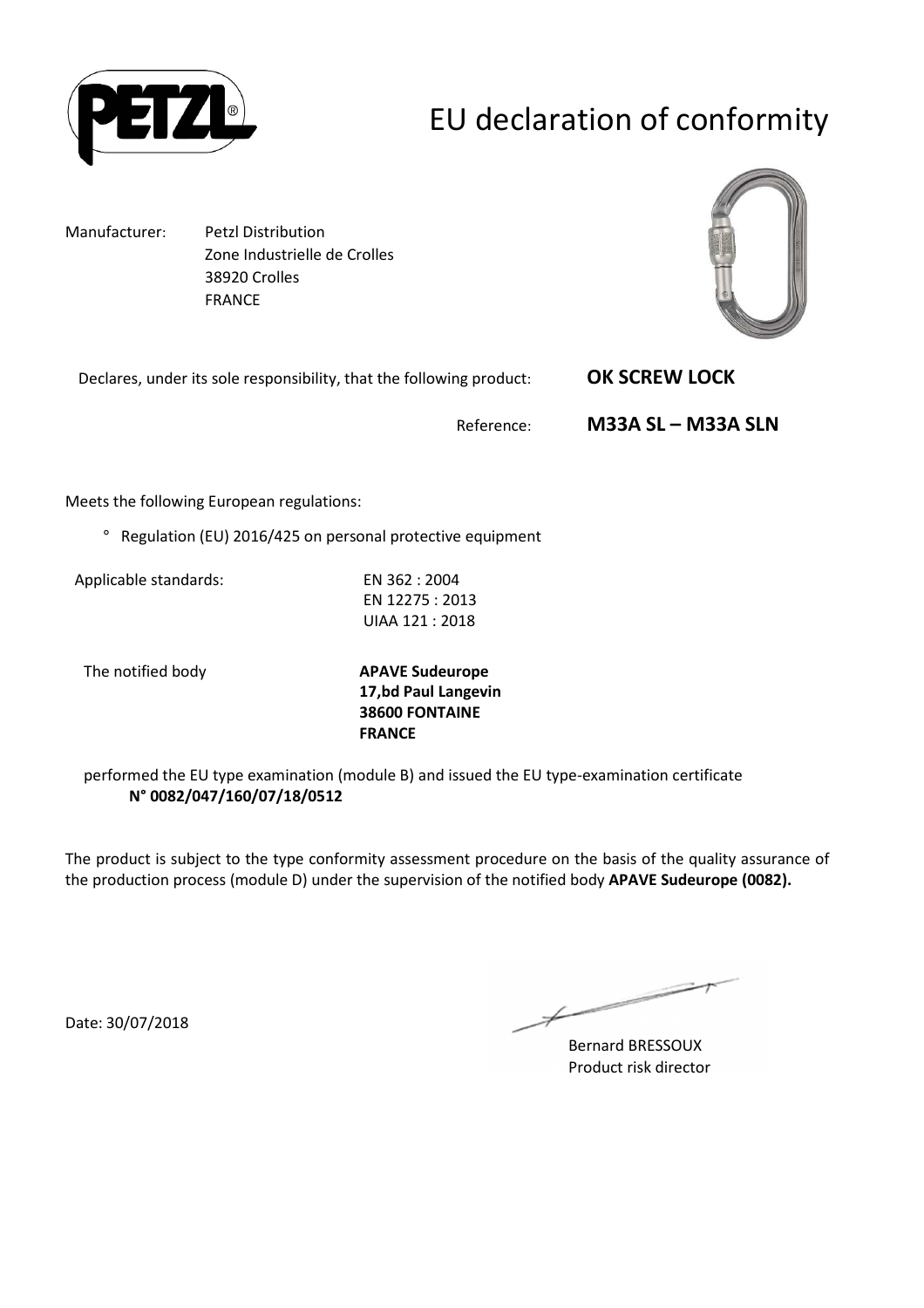

## Déclaration UE de conformité

Le fabricant: Petzl Distribution

 Zone Industrielle de Crolles 38920 Crolles FRANCE



Déclare sous sa seule responsabilité que le produit suivant: **OK SCREW LOCK** 

Référence: **M33A SL – M33A SLN** 

Est conforme aux réglementations européennes suivantes:

° Règlement (UE) 2016/425 relatif aux équipements de protection individuelle.

Normes appliquées: EN 362 : 2004

EN 12275 : 2013 UIAA 121 : 2018

L'organisme notifié **APAVE Sudeurope**

**17,bd Paul Langevin 38600 FONTAINE FRANCE**

a effectué l'examen UE de type (module B) et a établi l'attestation d'examen UE de type **N° 0082/047/160/07/18/0512**

Le produit est soumis à la procédure d'évaluation de la conformité au type sur la base de l'assurance de la qualité du mode de production (module D) sous la surveillance de l'organisme notifié **APAVE Sudeurope (0082).**

Date: 30/07/2018

Ł

Bernard BRESSOUX Directeur risque produit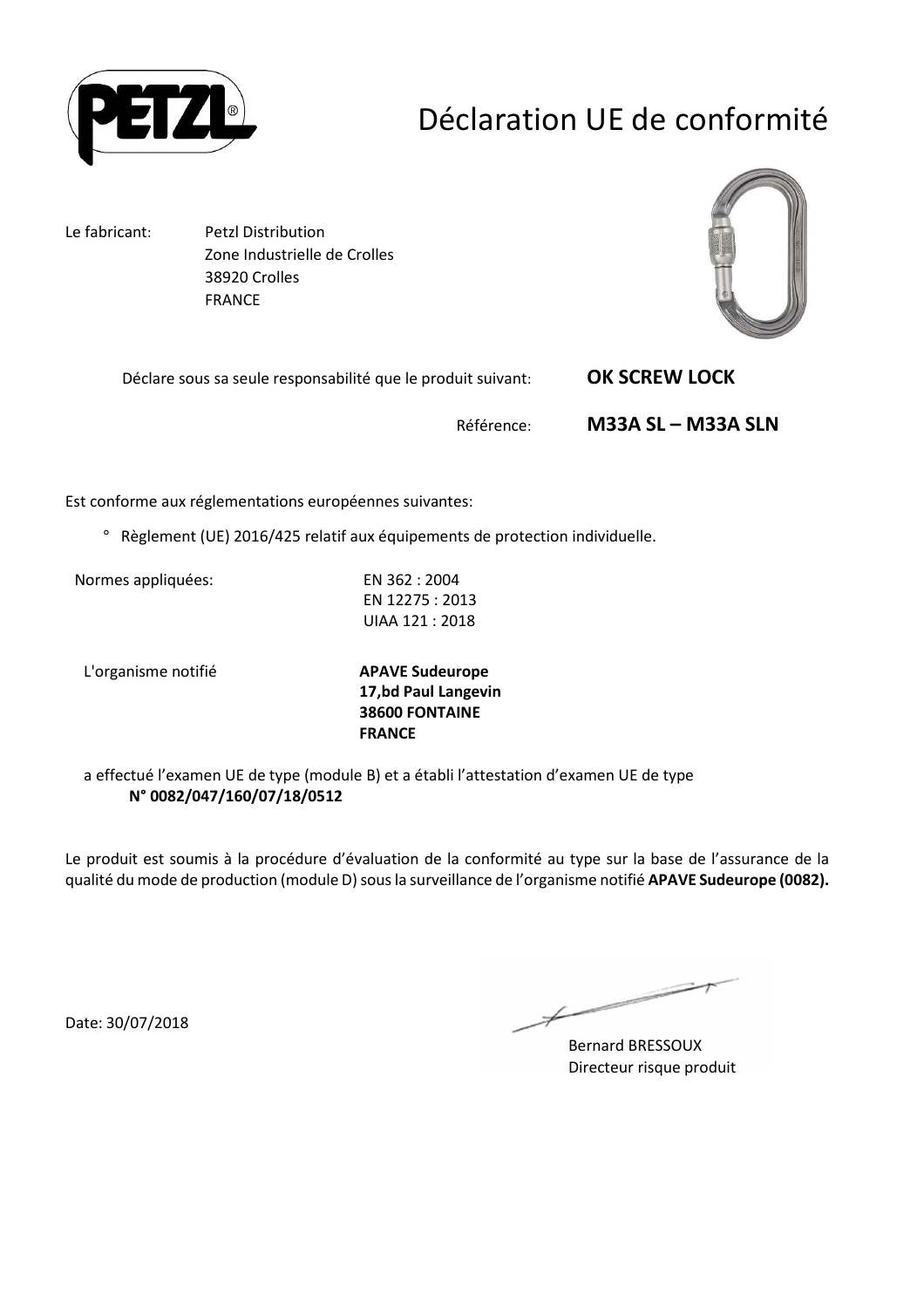

### EU-Konformitätserklärung

Der Hersteller: Petzl Distribution Zone Industrielle de Crolles 38920 Crolles FRANCE



Erklärt in alleiniger Verantwortung, dass folgendes Produkt: **OK SCREW LOCK** 

Referenz: **M33A SL – M33A SLN** 

Folgende europäische Vorschriften erfüllt:

° Verordnung (EU) 2016/425 über persönliche Schutzausrüstungen

Angewandte Normen: EN 362 : 2004

EN 12275 : 2013 UIAA 121 : 2018

Die benannte Stelle **APAVE Sudeurope**

**17,bd Paul Langevin 38600 FONTAINE FRANCE**

hat die EU-Baumusterprüfung (Modul B) durchgeführt und die EU-Baumusterprüfbescheinigung ausgestellt **N° 0082/047/160/07/18/0512**

Das Produkt wird dem Bewertungsverfahren hinsichtlich der Konformität mit dem Baumuster auf der Grundlage einer Qualitätssicherung bezogen auf den Produktionsprozess (Modul D) unter Aufsicht der benannten Stelle unterzogen **APAVE Sudeurope (0082).**

 $\overline{\phantom{a}}$ 

Bernard BRESSOUX Leiter Produktrisiko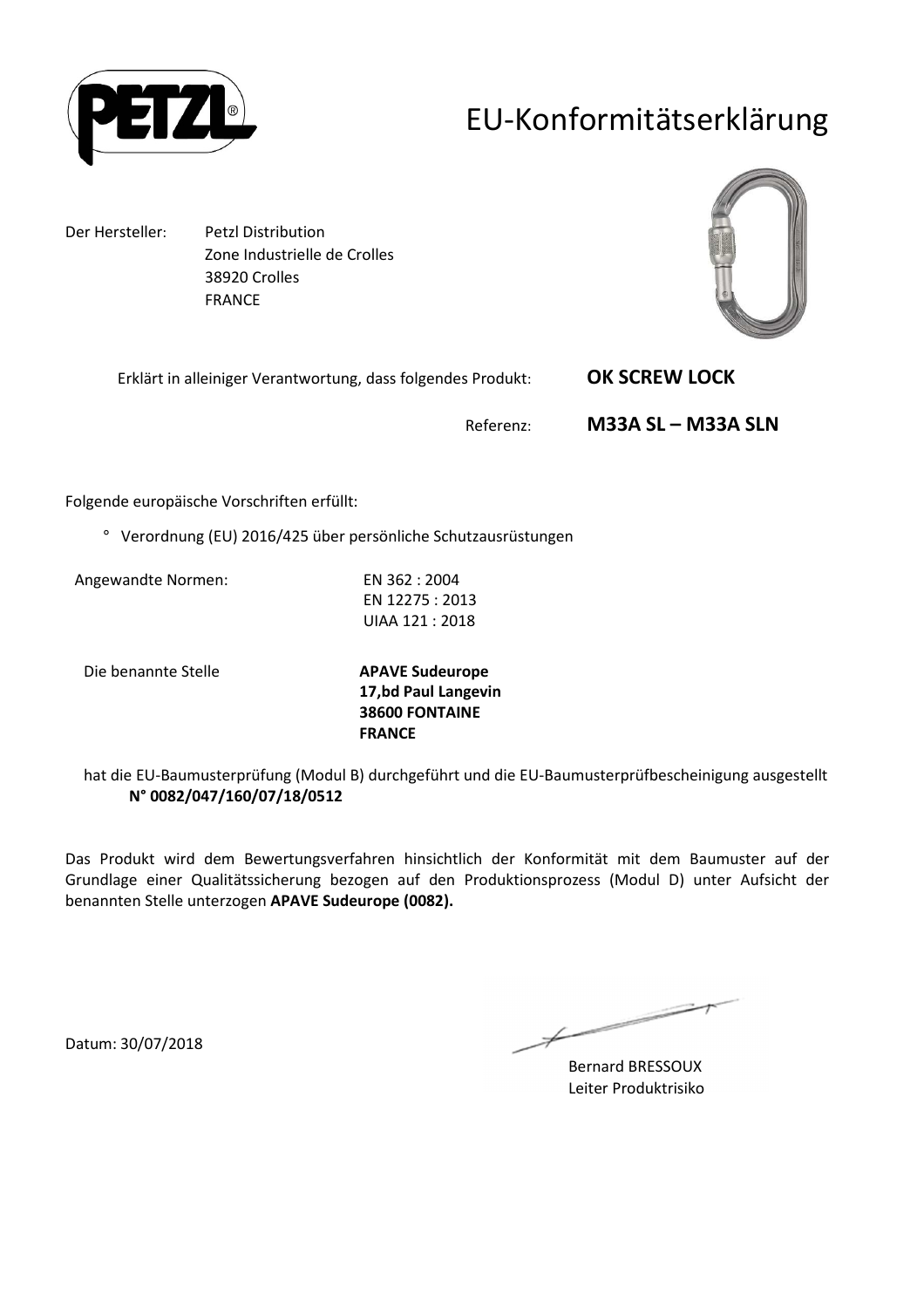

# Dichiarazione di conformità UE

Il fabbricante: Petzl Distribution Zone Industrielle de Crolles 38920 Crolles FRANCE

Dichiara sotto la sua esclusiva responsabilità che il seguente prodotto: **OK SCREW LOCK** 



Codice: **M33A SL – M33A SLN** 

È conforme alle seguenti normative europee:

° Regolamento (UE) 2016/425 sui dispositivi di protezione individuale

Norme applicate: EN 362 : 2004

EN 12275 : 2013 UIAA 121 : 2018

L'organismo notificato **APAVE Sudeurope**

**17,bd Paul Langevin 38600 FONTAINE FRANCE**

ha svolto l'esame UE del tipo (modulo B) e ha rilasciato il certificato di esame UE del tipo **N° 0082/047/160/07/18/0512**

Il prodotto è oggetto della procedura di valutazione della conformità al tipo basata sulla garanzia di qualità del processo di produzione (modulo D) sotto la sorveglianza dell'organismo notificato **APAVE Sudeurope (0082).**

Data: 30/07/2018

Ł

Bernard BRESSOUX Direttore del rischio di prodotto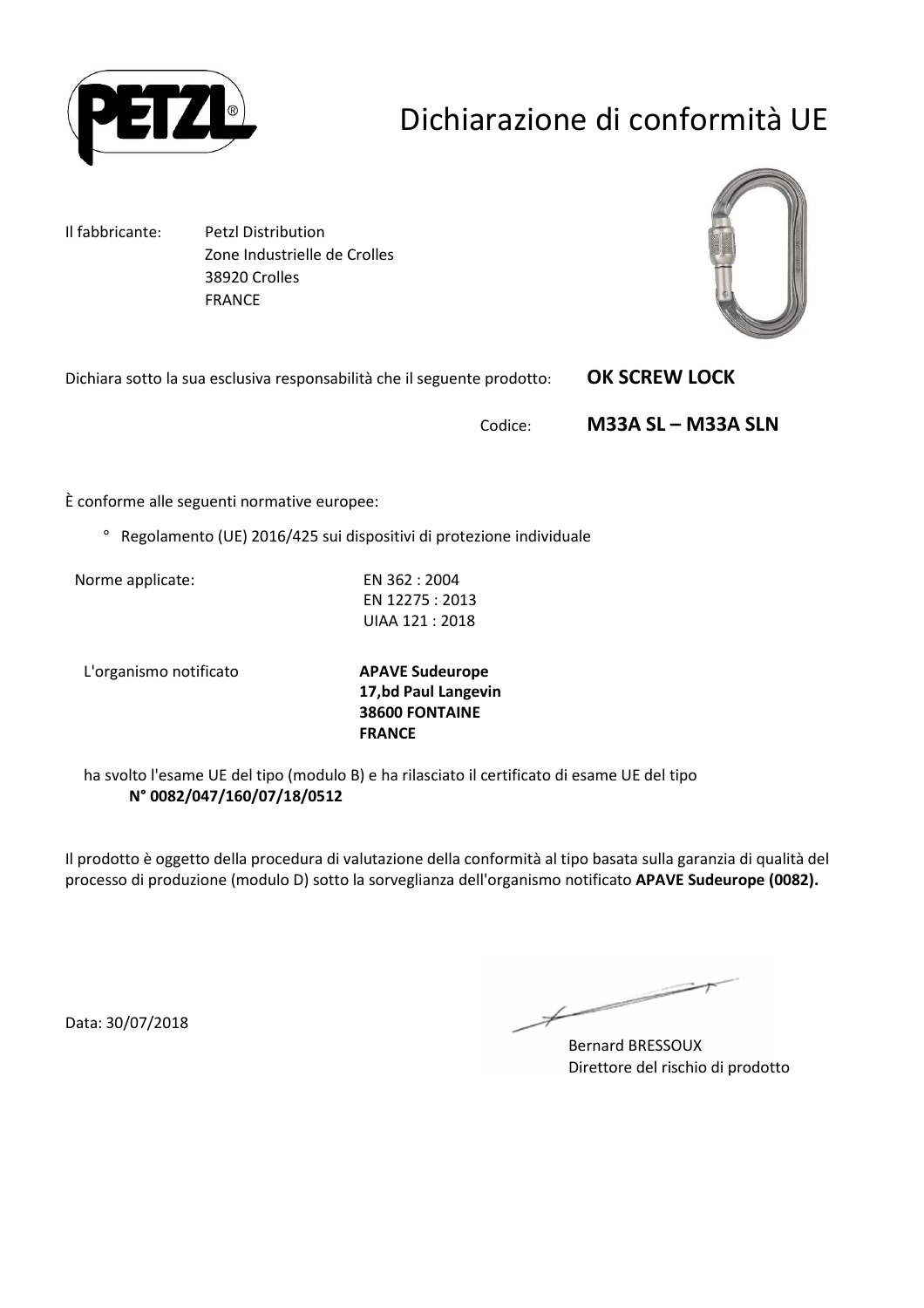

## Declaración de conformidad UE

El fabricante: Petzl Distribution Zone Industrielle de Crolles 38920 Crolles FRANCE



Declara bajo su única responsabilidad que el producto siguiente: **OK SCREW LOCK** 

Referencia: **M33A SL – M33A SLN** 

Es conforme con la siguiente legislación europea:

° Reglamento (UE) 2016/425 relativo a los equipos de protección individual

Normas aplicadas: EN 362 : 2004

EN 12275 : 2013 UIAA 121 : 2018

El organismo notificado **APAVE Sudeurope**

**17,bd Paul Langevin 38600 FONTAINE FRANCE**

ha efectuado el examen UE de tipo (módulo B) y ha expedido el certificado de examen UE de tipo **N° 0082/047/160/07/18/0512**

El producto está sometido al procedimiento de evaluación de la conformidad con el tipo basada en el aseguramiento de la calidad del proceso de producción (módulo D) bajo la supervisión del organismo notificado **APAVE Sudeurope (0082).**

Fecha: 30/07/2018

 $\overline{\phantom{1}}$ 

Bernard BRESSOUX Director del riesgo del producto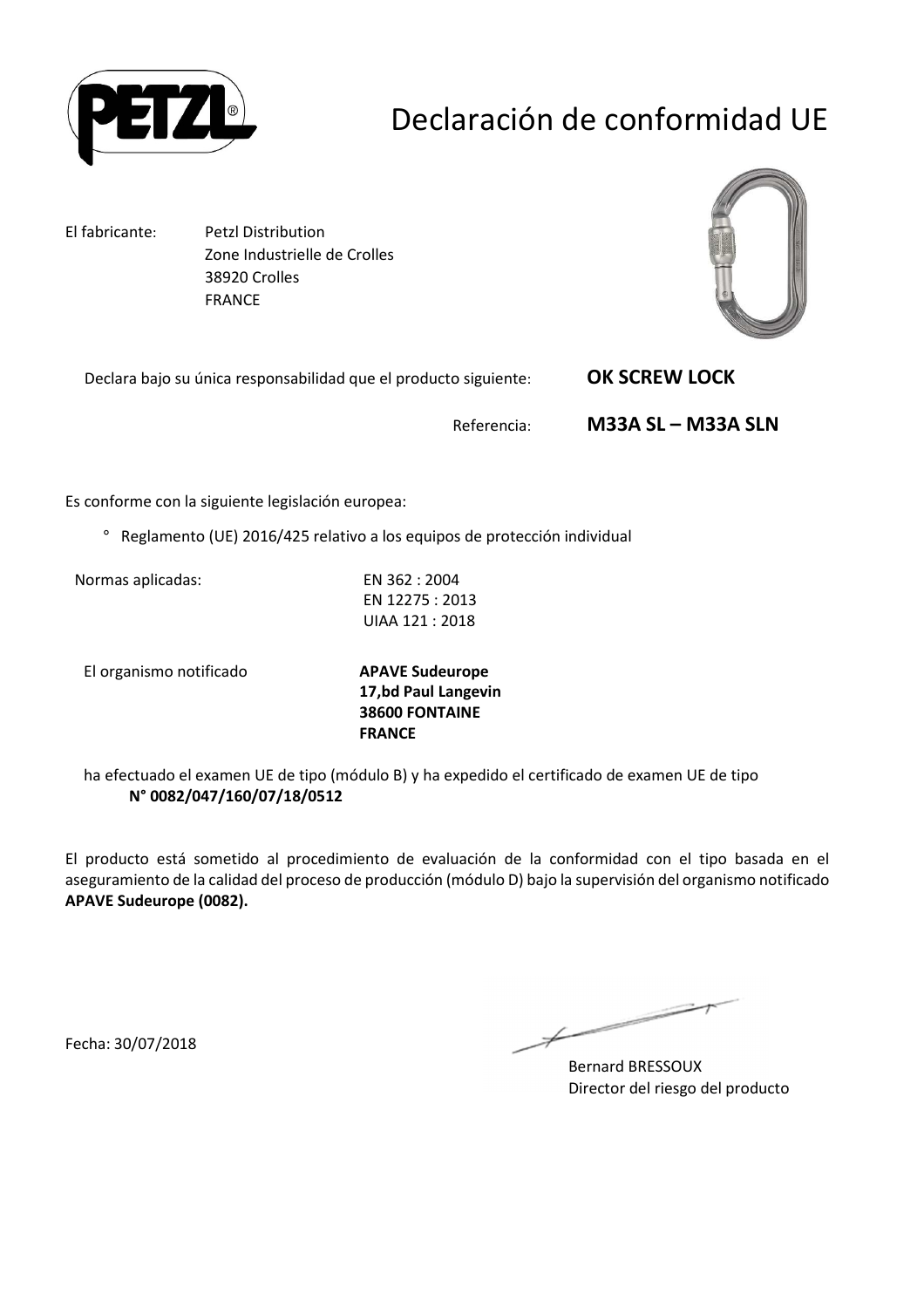

## Declaração UE de conformidade

O Fabricante: Petzl Distribution Zone Industrielle de Crolles 38920 Crolles FRANCE



Declara sob sua exclusiva responsabilidade que o seguinte produto: **OK SCREW LOCK** 

Referência: **M33A SL – M33A SLN** 

Está em conformidade com a legislação europeia seguinte:

° Regulamento (UE) 2016/425 relativo aos equipamentos de proteção individual

Normas aplicadas: EN 362 : 2004

EN 12275 : 2013 UIAA 121 : 2018

O organismo notificado **APAVE Sudeurope**

**17,bd Paul Langevin 38600 FONTAINE FRANCE**

efectuou o exame UE de tipo (módulo B) e estabeleceu o certificado de exame UE de tipo **N° 0082/047/160/07/18/0512**

O produto é submetido ao procedimento de avaliação da conformidade com o tipo baseada na garantia da qualidade do processo de produção (módulo D) sob a vigilância do organismo notificado **APAVE Sudeurope (0082).**

Data: 30/07/2018

 $\overline{\phantom{1}}$ 

Bernard BRESSOUX Diretor de risco de produto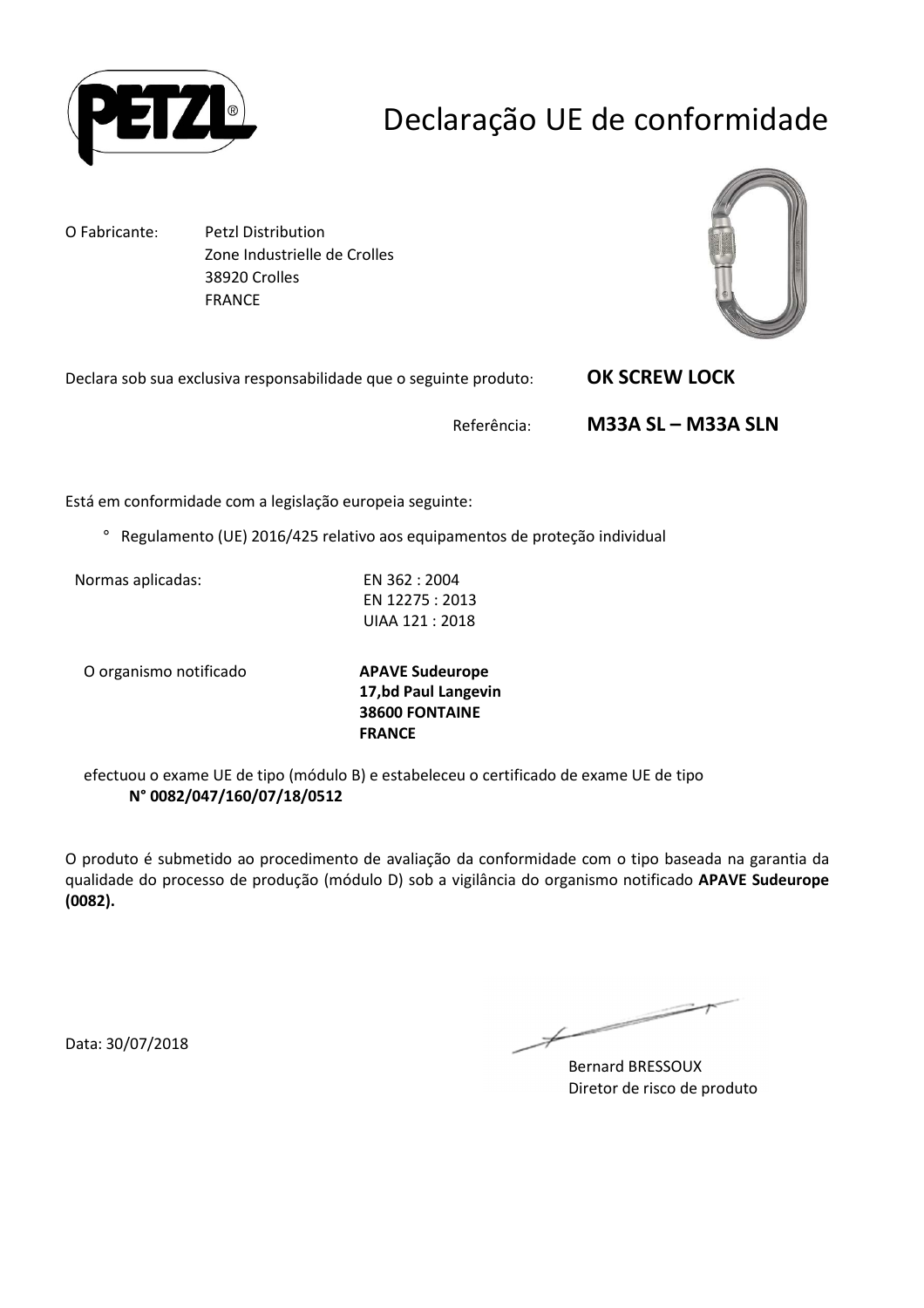

### EU-conformiteitsverklaring

Fabrikant: Petzl Distribution Zone Industrielle de Crolles 38920 Crolles FRANCE



Verklaart op eigen verantwoording dat het volgende product: **OK SCREW LOCK** 

Referentie: **M33A SL – M33A SLN** 

Voldoet aan de volgende Europese bepalingen:

° Verordening (EU) 2016/425 betreffende persoonlijke beschergsmiddelen

Toegepaste normen: EN 362 : 2004

EN 12275 : 2013 UIAA 121 : 2018

De aangemelde **APAVE Sudeurope 17,bd Paul Langevin 38600 FONTAINE FRANCE**

instantie heeft het EU-typeonderzoek (module B) verricht en het certificaat van het EU-typeonderzoek afgegeven

**N° 0082/047/160/07/18/0512**

Het product is onderworpen aan de conformiteitsbeoordelingsprocedure aangaande de conformiteit met het type op basis van kwaliteitsborging van het productieproces (module D) onder toezicht van de aangemelde instantie **APAVE Sudeurope (0082).**

 $\overline{\phantom{a}}$  $\overline{\mathscr{C}}$ 

Bernard BRESSOUX Directeur van risico produkt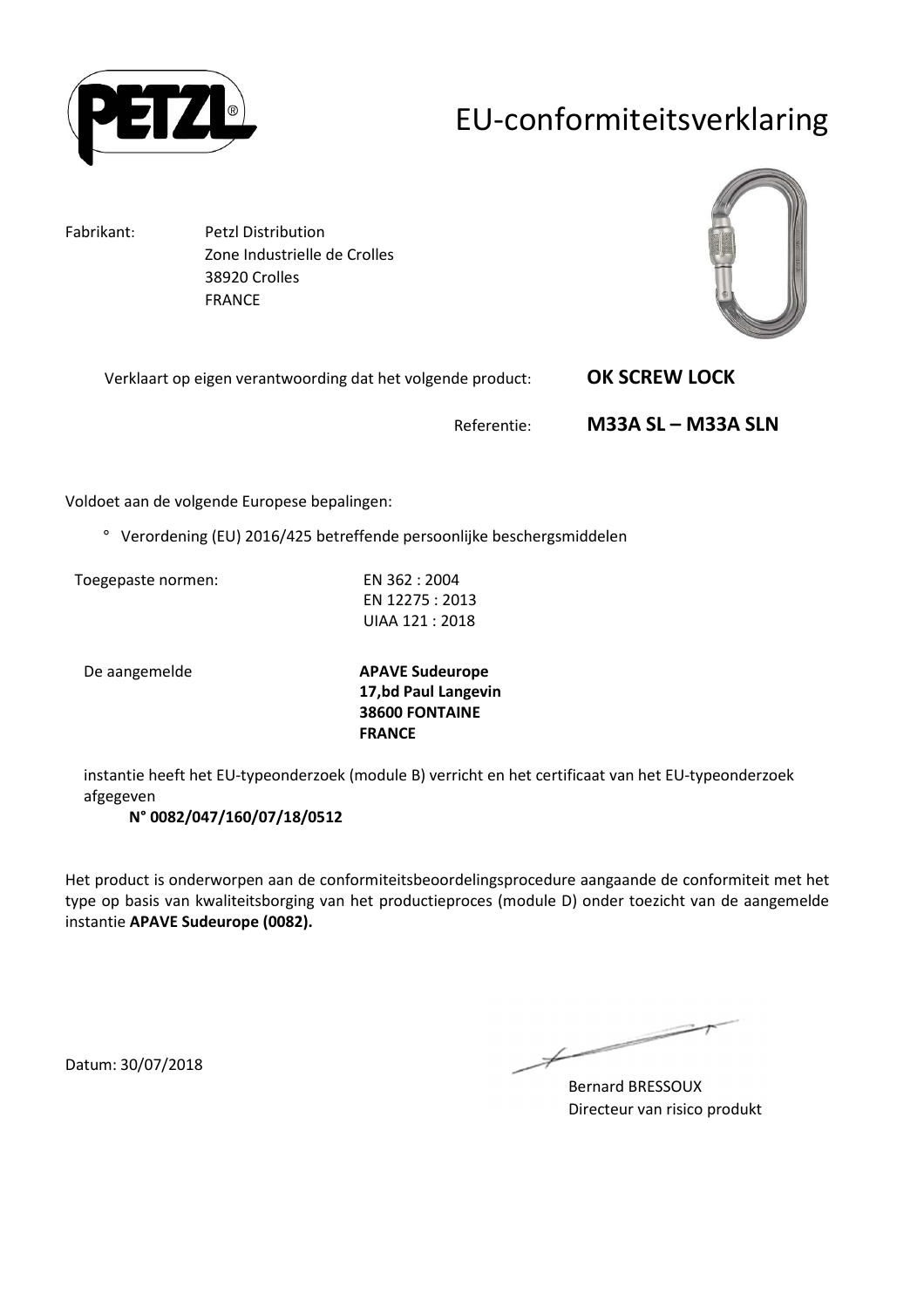

### EU-försäkran om överensstämmelse

Tillverkare: Petzl Distribution Zone Industrielle de Crolles 38920 Crolles FRANCE



Under eget ansvar, tillkännager att följande produkt: **OK SCREW LOCK** 

Produkt referens: **M33A SL – M33A SLN** 

Motsvarar följande Europeisk lagstiftning:

° Förordning (EU) 2016/425 om personlig skyddsutrustning

Standarder som används: EN 362 : 2004

EN 12275 : 2013 UIAA 121 : 2018

Den anmälda organ **APAVE Sudeurope**

**17,bd Paul Langevin 38600 FONTAINE FRANCE**

har utfört EU typprövning (modul B) och utfärdat EU typintyget **N° 0082/047/160/07/18/0512**

Produkten omfattas av förfarande för bedömning av överensstämmelse med typ som grundar sig på kvalitetssäkring av produktionen (modul D) under överinseende av ett anmält organ **APAVE Sudeurope (0082).**

Bernard BRESSOUX Direktör för produktrisk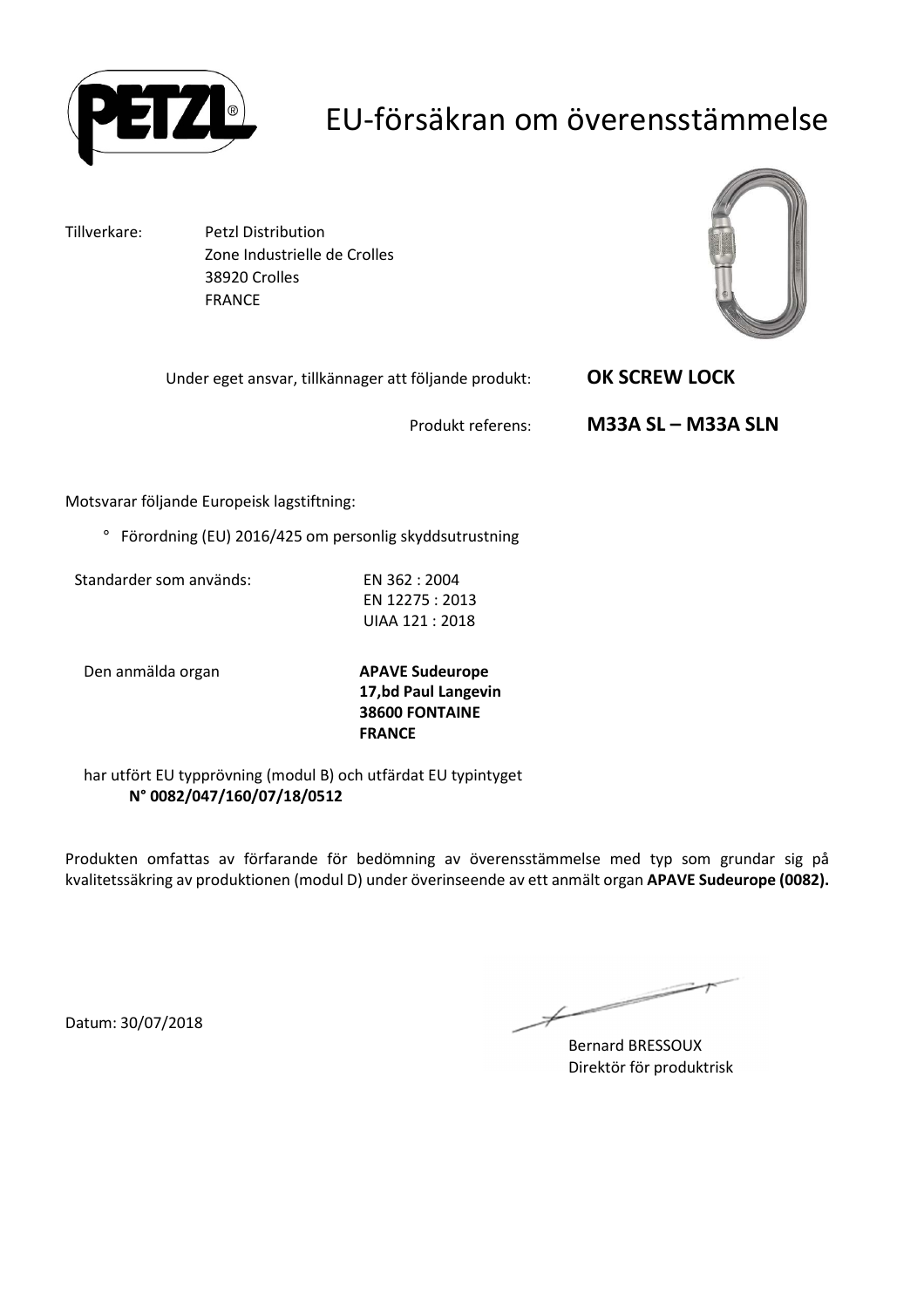

#### EU-vaatimustenmukaisuusvakuutus

Valmistaja: Petzl Distribution Zone Industrielle de Crolles 38920 Crolles FRANCE



vakuuttaa yksinomaan omalla vastuullaan, että seuraava tuote: **OK SCREW LOCK** 

Tuotekoodi: **M33A SL – M33A SLN** 

Täyttää seuraavien direktiivien vaatimukset:

° Asetus (EU) 2016/425 henkilönsuojaimista

On seuraavien standardien mukainen: EN 362 : 2004

EN 12275 : 2013 UIAA 121 : 2018

Ilmoitetun laitoksen on **APAVE Sudeurope**

**17,bd Paul Langevin 38600 FONTAINE FRANCE**

suorittava taho on tehnyt EU:n tyyppitarkastuksen (moduuli B) ja on myöntänyt EU:n tyyppitarkastussertifikaatin **N° 0082/047/160/07/18/0512**

Tuotteeseen sovelletaan arviointimenettelyä, joka kohdistuu tyyppiä koskevan vaatimuksenmukaisuuden varmistamiseen ja joka perustuu tuotantoprosessin laadunvarmistukseen (moduuli D) tyyppitarkastuksen suorittavan tahon valvonnan alaisena **APAVE Sudeurope (0082).**

Päivämäärä: 30/07/2018

 $\overline{\phantom{a}}$  $\not\!\!\!/-$ 

Bernard BRESSOUX Tuoteriskijohtaja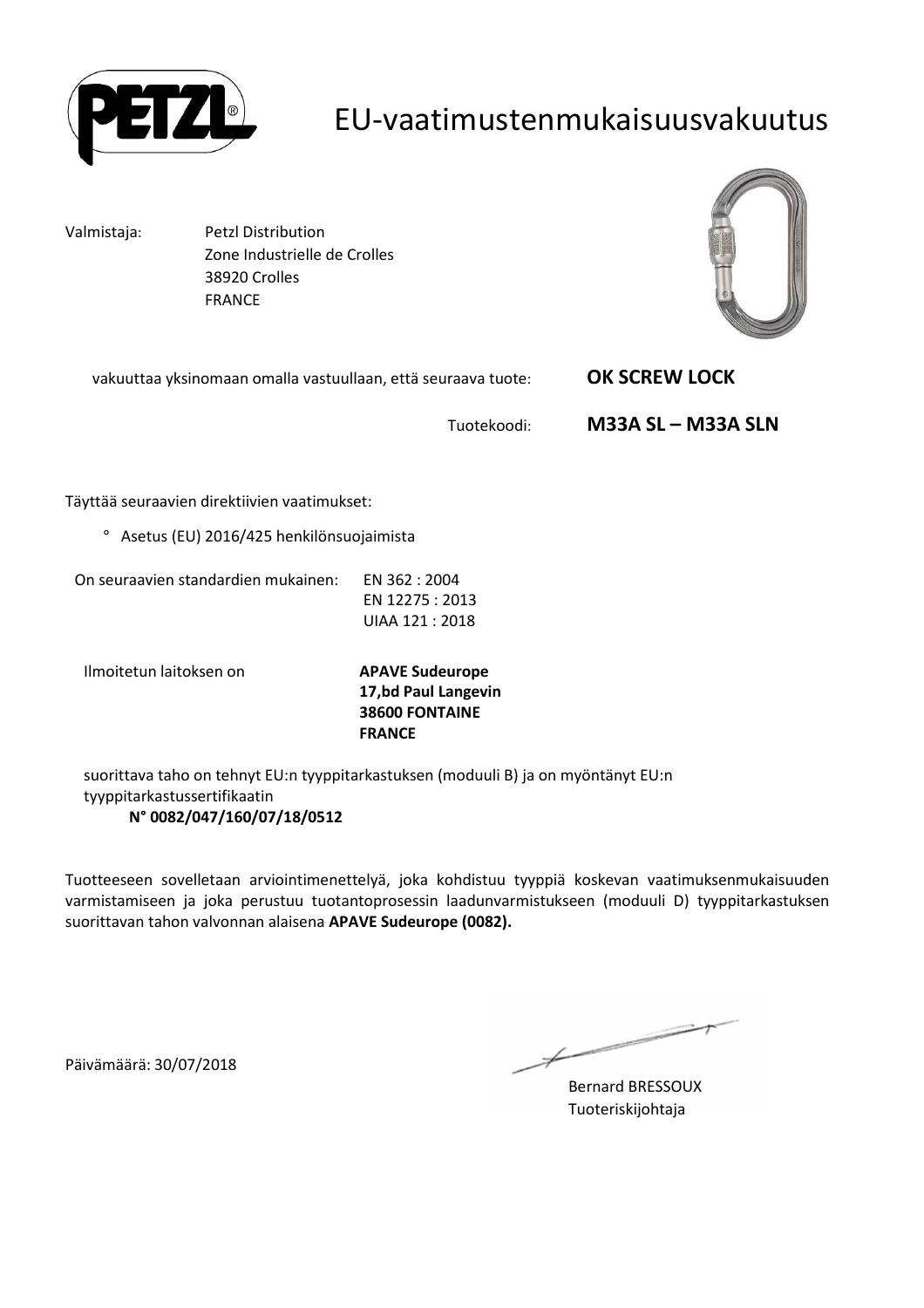

#### EU samsvarserklæring

Produsent: Petzl Distribution Zone Industrielle de Crolles 38920 Crolles FRANCE



Erklærer med fullt ansvar at det følgende produktet: **OK SCREW LOCK** 

Referanse: **M33A SL – M33A SLN** 

Møter følgende europeiske reguleringer:

° EU regulativ 2016/425 for personlig verneutstyr.

Gjeldende standarder: EN 362 : 2004

EN 12275 : 2013 UIAA 121 : 2018

Det tekniske kontrollorganet **APAVE Sudeurope**

**17,bd Paul Langevin 38600 FONTAINE FRANCE**

har utført EU typekontroll (modul B) og har etablert EU typekontroll sertifikat **N° 0082/047/160/07/18/0512**

Produktet er underlagt vurderingsprosedyrer for konformitet i forhold til type basert på forsikringer om kvalitet i produksjonsprosessen(modul D), under tilsyn av det tekniske kontrollorganet **APAVE Sudeurope (0082).**

Dato: 30/07/2018

 $\overline{\phantom{a}}$ 

Bernard BRESSOUX Produktrisiko Direktør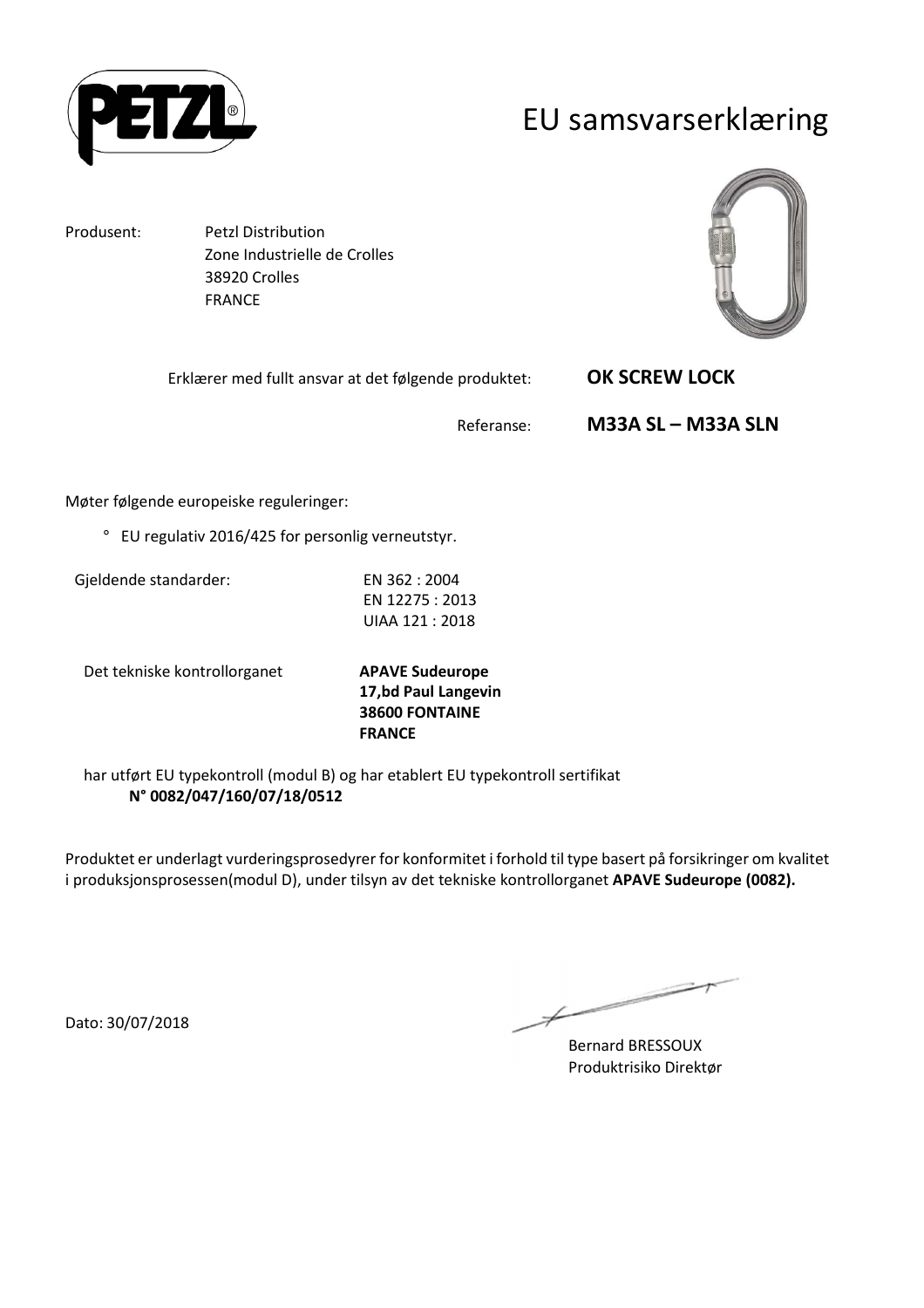

# EU prohlášení o shodě

Výrobce: Petzl Distribution Zone Industrielle de Crolles 38920 Crolles FRANCE



Prohlašuje, na svoji plnou odpovědnost, že následující produkt: **OK SCREW LOCK** 

Kódové označení: **M33A SL – M33A SLN** 

Splňuje následující Evropské směrnice:

° Tento produkt splňuje Nařízení (EU) 2016/425 o osobních ochranných prostředcích.

Aplikované normy: EN 362 : 2004

EN 12275 : 2013 UIAA 121 : 2018

Oznámená instituce **APAVE Sudeurope**

**17,bd Paul Langevin 38600 FONTAINE FRANCE**

provedla přezkoušení typu EU (modul B) a vydala certifikát EU o přezkoušení typu **N° 0082/047/160/07/18/0512**

Výrobek podléhá postupu posuzování shody s typem na základě zajištění jakosti výrobního procesu (modul D), pod dohledem oznámené instituce **APAVE Sudeurope (0082).**

 $\overline{\phantom{a}}$ 

Bernard BRESSOUX Ředitel rizik produktů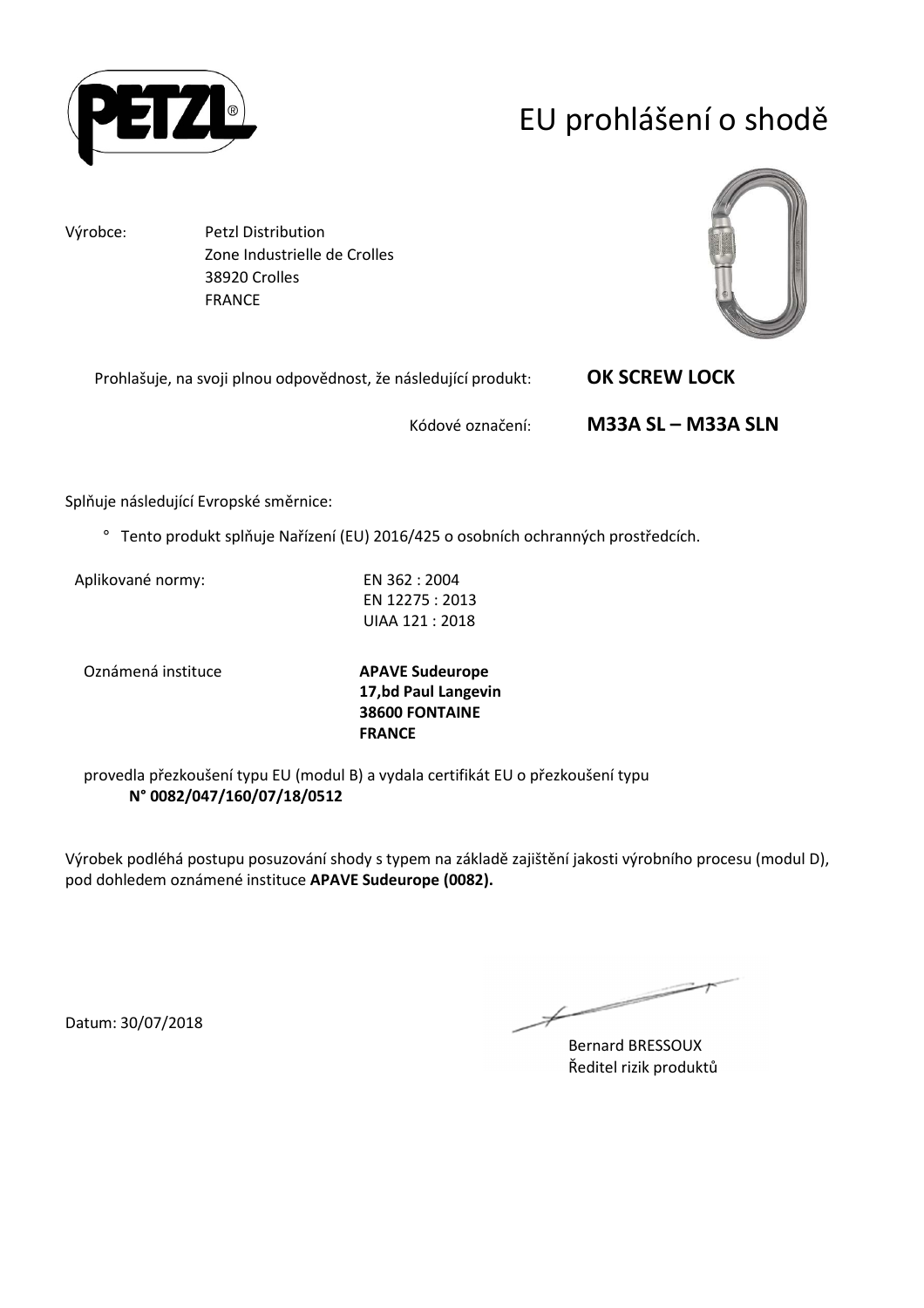

# Deklaracja zgodności UE

Producent: Petzl Distribution Zone Industrielle de Crolles 38920 Crolles FRANCE



Deklaruje na swoją wyłączną odpowiedzialność, że następujący produkt: **OK SCREW LOCK** 

Kod: **M33A SL – M33A SLN** 

Jest zgodny z następującym prawodawstwem europejskim:

° Rozporządzenie (UE) 2016/425 w sprawie środków ochrony indywidualnej.

Zastosowane normy: EN 362 : 2004

EN 12275 : 2013 UIAA 121 : 2018

Jednostka notyfikowana **APAVE Sudeurope**

**17,bd Paul Langevin 38600 FONTAINE FRANCE**

przeprowadziła badanie typu UE (moduł B) i wydała certyfikat badania typu UE **N° 0082/047/160/07/18/0512**

Produkt podlega procedurze oceny zgodności z typem w oparciu o zapewnienie jakości procesu produkcji (moduł D) pod nadzorem jednostki notyfikującej **APAVE Sudeurope (0082).**

Data: 30/07/2018

 $\overline{\phantom{a}}$ 

Bernard BRESSOUX Dyrektor ryzyka produktu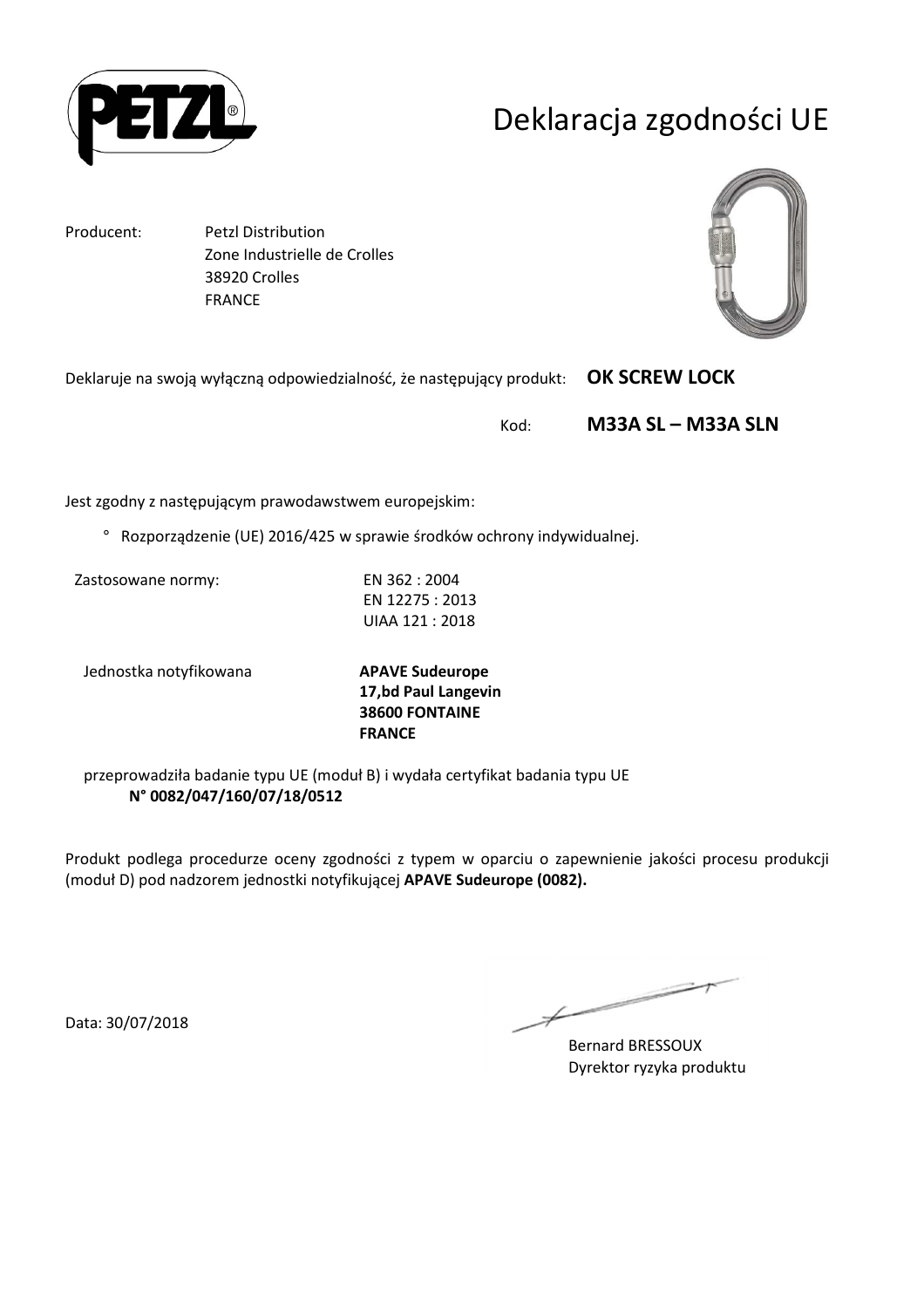

## EU izjava o skladnosti

Proizvajalec: Petzl Distribution Zone Industrielle de Crolles 38920 Crolles FRANCE



S polno odgovornostjo izjavlja, da izdelek: **OK SCREW LOCK** 

Oznaka izdelka: **M33A SL – M33A SLN** 

Ustreza naslednjim evropskim predpisom:

° Uredba (EU) 2016/425 o osebni varovalni opremi.

Veljavni standardi: EN 362 : 2004

EN 12275 : 2013 UIAA 121 : 2018

Priglašeni organ **APAVE Sudeurope 17,bd Paul Langevin 38600 FONTAINE FRANCE**

je opravil EU-pregled tipa (modul B) in izdal certifikat o EU-pregledu tipa **N° 0082/047/160/07/18/0512**

Izdelek je predmet postopka presoje za skladnost s tipom na podlagi zagotavljanja kakovosti proizvodnega procesa (modul D), pod nadzorom priglašenega organa **APAVE Sudeurope (0082).**

ست

Bernard BRESSOUX Direktor tveganj proizvode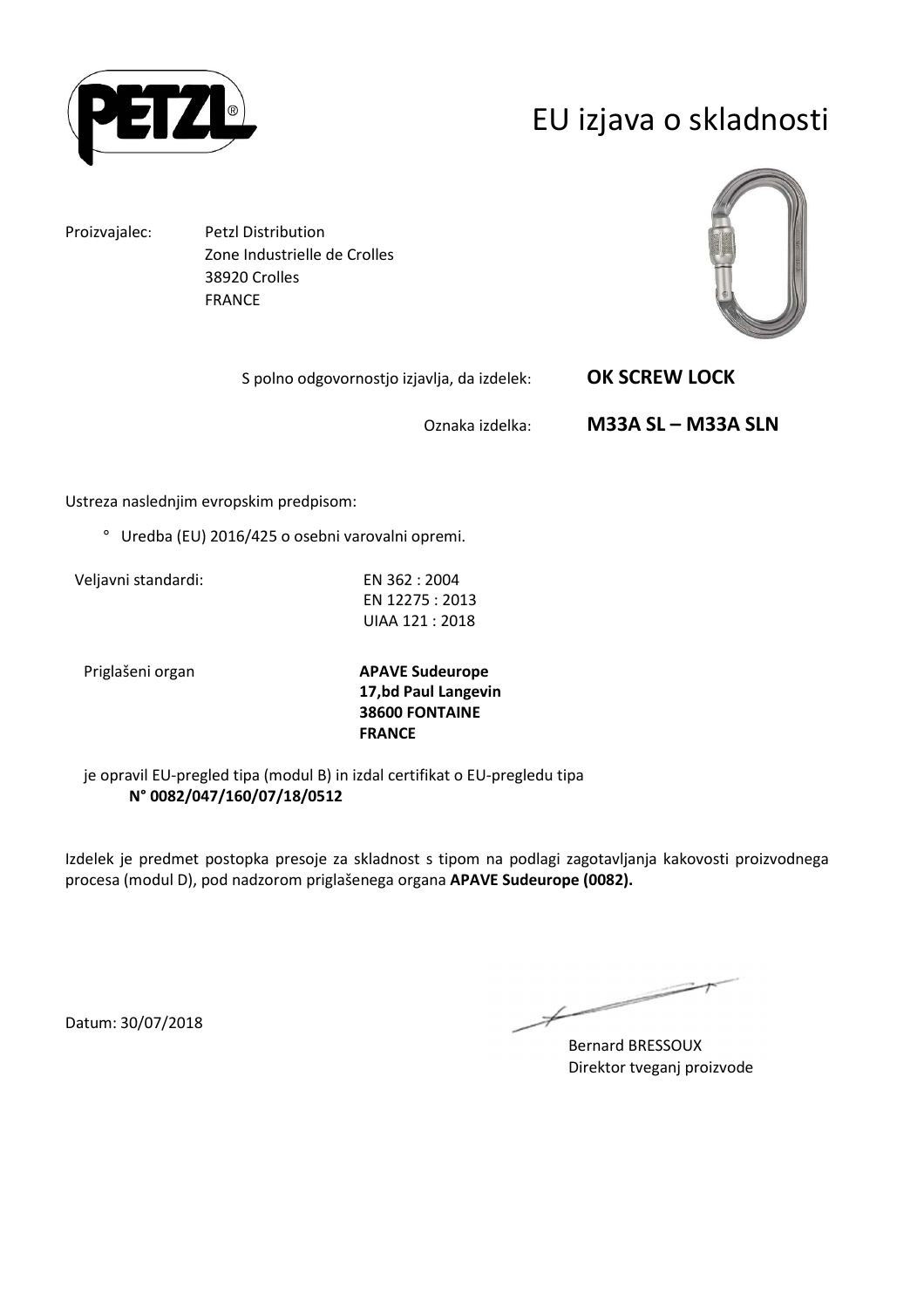

# EU megfelelőségi nyilatkozat

A gyártó: Petzl Distribution Zone Industrielle de Crolles 38920 Crolles FRANCE



Ezúton nyilatkozik, hogy a következő termék: **OK SCREW LOCK** 

Cikkszám: **M33A SL – M33A SLN** 

Megfelel a következő európai szabványoknak:

° 2016/425 számú (EU) rendelet az egyéni védőeszközökről.

Alaklamazandó előírások: EN 362 : 2004

EN 12275 : 2013 UIAA 121 : 2018

A notifikált szervezet **APAVE Sudeurope**

**17,bd Paul Langevin 38600 FONTAINE FRANCE**

elvégzi az EU-típusvizsgálatot (B. modul) és kiállítja az EU minőségtanúsítványt **N° 0082/047/160/07/18/0512**

A terméket notifikált szervezet ellenőrzése alatt a gyártási folyamat minőségbiztosításán alapuló típusmegfelelőségi vizsgálatnak vetik alá (D. Modul) **APAVE Sudeurope (0082).**

 $\overline{\phantom{a}}$ 

Bernard BRESSOUX Termék kockázati igazgató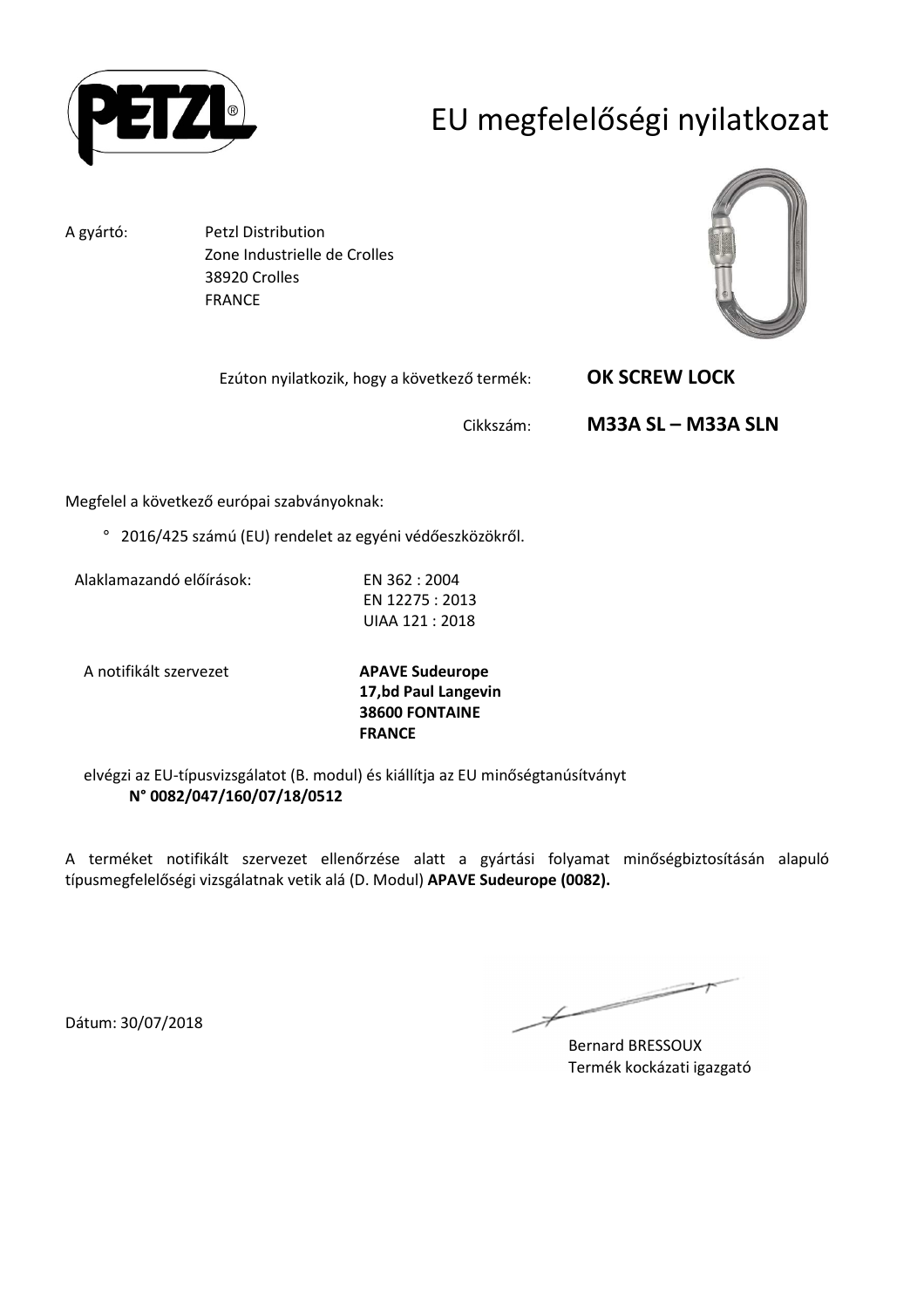

#### Декларация ЕС за съответствие

Производителят: Petzl Distribution Zone Industrielle de Crolles 38920 Crolles FRANCE



Декларира под своя лична отговорност, че продуктът: **OK SCREW LOCK** 

Референтен номер: **M33A SL – M33A SLN** 

Е в съответствие със следните европейски нормативни документи:

° Регламент (ЕС) 2016/425 относно личните предпазни средства.

Приложими стандарти: EN 362 : 2004

EN 12275 : 2013 UIAA 121 : 2018

Нотифицираният орган **APAVE Sudeurope**

**17,bd Paul Langevin 38600 FONTAINE FRANCE**

е осъществил изследване ЕС на типа (модул В) и е издал сертификат за изпитание ЕС на типа **N° 0082/047/160/07/18/0512**

Продуктът е преминал процедура за изследване съответствието на типа въз основа на осигуряване на качеството на производството (модул D) под контрола на нотифициран орган **APAVE Sudeurope (0082).**

Дата: 30/07/2018

 $\overline{\phantom{a}}$ 

Bernard BRESSOUX директор на риска за продукти